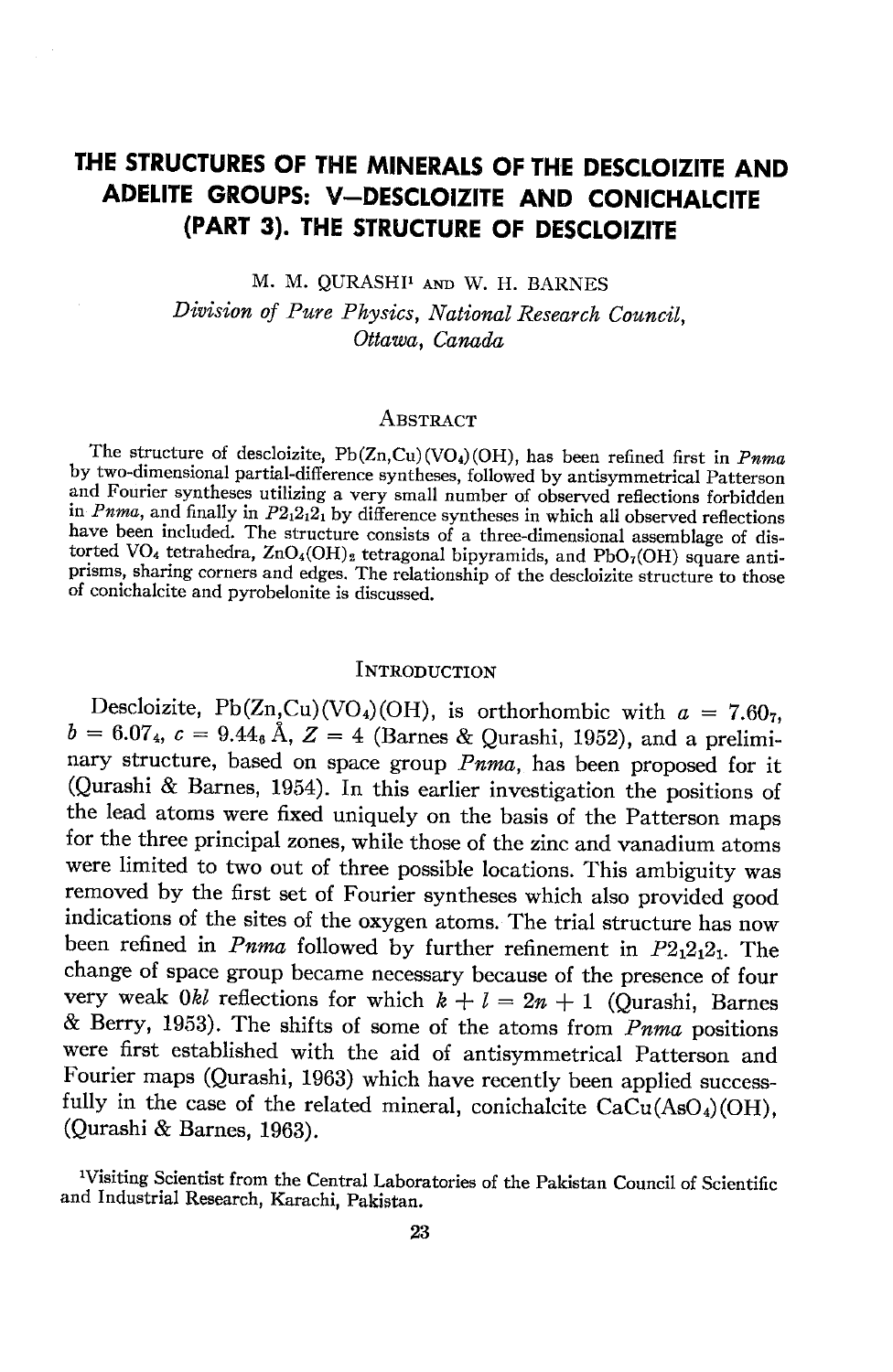### REFINEMENT IN Puma

Refinement was started with two successive Fourier syntheses for each zone, for which the signs were obtained by ignoring the one unresolved oxygen atom in each projection. It should be noted that this oxygen atom is not the same in all three projections. The only sign left in serious doubt was that of 004, the amplitude of which is small; this reflection, therefore, was omitted temporarily. Scattering factors, originally taken from the Internationale Tabellen (1935), Viervoll & Ögrim (1949), and Qurashi (1953), were now selected from the data of Freeman (1959), interpolating, where necessary, over small ranges of  $Z$ . Initially, an isotropic temperature factor with  $B = 1.5 \text{ Å}^2$  was adopted for all atoms.



FIG. 1. Partial difference maps after preliminary refinement in Pnma. Large solid circles, Pb; small solid circles, Zn; triangles, V; crosses, O. Contours at intervals of  $2e.\AA^{-2}$ ; zero and negative contours indicated by broken lines.

The co-ordinates obtained from the Fourier maps were employed in the calculation of structure factors for an  $(F_o-F_{c(m)})$ -synthesis, where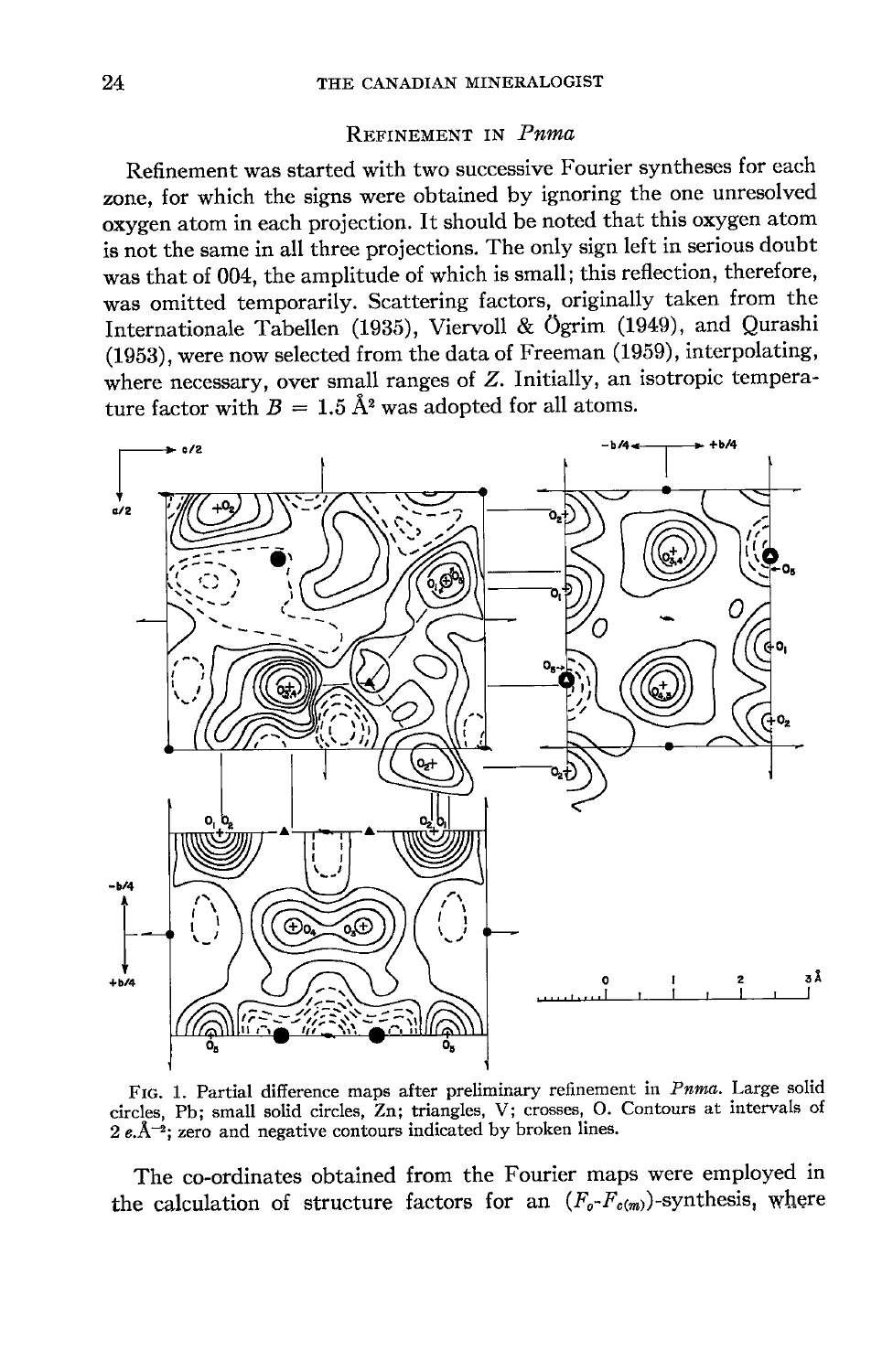$F_{c(m)}$  represents the sum of the calculated structure factors for the metal atoms (Pb, Zn, V). This partial difference synthesis was evaluated for each of the three principal zones using an additional converging factor of  $\exp[-3(\sin^2\theta/\lambda^2)]$ , as for the earlier Fourier syntheses. The three partial difference maps are shown in Fig. l where the oxygen atoms are numbered in conformity with those in pyrobelonite (Donaldson  $\&$  Barnes, 1955) and in conichalcite (Qurashi & Barnes, 1963), and the broken lines drawn from one map to the next connect peaks corresponding to the same oxygen atom.

From Fig. 1 the height of a single oxygen peak is about  $8.0 \pm 2 e \text{Å}^{-2}$ . the standard deviation being based on the estimated accuracy  $(8-10\%)$ of the values of  $|F_o|$ . On this basis, the peak labelled O<sub>4</sub>, of height 10.2 e. $A^{-2}$ , at  $(-, -0.017, 0.197)$  and its companion,  $O_3$ , at  $(-, -0.017, 0.303)$ , in the  $0kl$  map, represent a pair of oxygen atoms in the 8-fold general position of *Pnma*, in agreement with the double peak  $(14.9 e, \AA^{-2})$ at  $(0.380, -, 0.194)$  in the h $0l$  map, and the two peaks  $(O_3, O_4)$  in the hk0 map. Because all the other oxygen atoms are in 4-fold positions with  $y = \pm \frac{1}{4}$ , some of them overlap in the maps. Thus, O<sub>2</sub> at (0.538,  $\frac{3}{4}$ , 0.416) is clearly resolved in the hk0 and h0l maps, with a peak height of 8.8  $e.\AA^{-2}$ , but it overlaps  $O_1$  almost completely in the  $0kl$  map giving a combined peak height of 17  $e.\AA^{-2}$ ; O<sub>1</sub> is resolved in the hk0 map but partially overlaps  $O_5$  in the h $\ell$ , map to produce an elongated peak (10.2 e.A-2) at  $(0.174, -, 0.442)$ . The atom O<sub>5</sub> at 0.139,  $\frac{1}{4}$ , 0.417 is clearly resolved in the  $0kl$  map, but it does not appear in the  $hk0$  map because it is superposed on the site of the overlapping lead and vanadium atoms, and could only be brought up by an appropriate correction applied to the scaling factor for this zone. The location of  $O_5$  in the h $0l$  map might be considered as uncertain because, from Fig. 1 alone, it might overlap either  $O_1$  or  $O_2$ . All doubt was removed, however, by a complete difference synthesis from which only  $O_5$  was omitted; a small residual positive peak appeared at the  $O<sub>1</sub>$ ,  $O<sub>5</sub>$  position shown in the h $0l$  map of Fig. 1, whereas the electron density was virtually zero at the site of  $O<sub>2</sub>$ . This synthesis also indicated that  $O_1$  and  $O_5$  are not exactly superposed in the  $0kl$  projection. The partial overlap of  $O_5$  and  $O_1$  also was to be expected by comparison with the corresponding hOl partial difference maps for conichalcite (Qurashi  $\&$  Barnes, 1963, Fig. 1) and pyrobelonite (Donaldson  $\&$  Barnes, 1955, Fig. 1C). The limits of variation of the co-ordinates deduced for the oxygen atoms from pairs of maps in Fig. 1 were of the order of  $\pm 0.05$  Å. Finally, it should be observed that appreciable thermal anisotropy for Pb, and some for  $O_2$ , is indicated in the  $0kl$  and hk $0$  maps of Fig. 1.

With the co-ordinates of the metal atoms derived from the Fourier syntheses, and those of the oxygen atoms obtained from the partial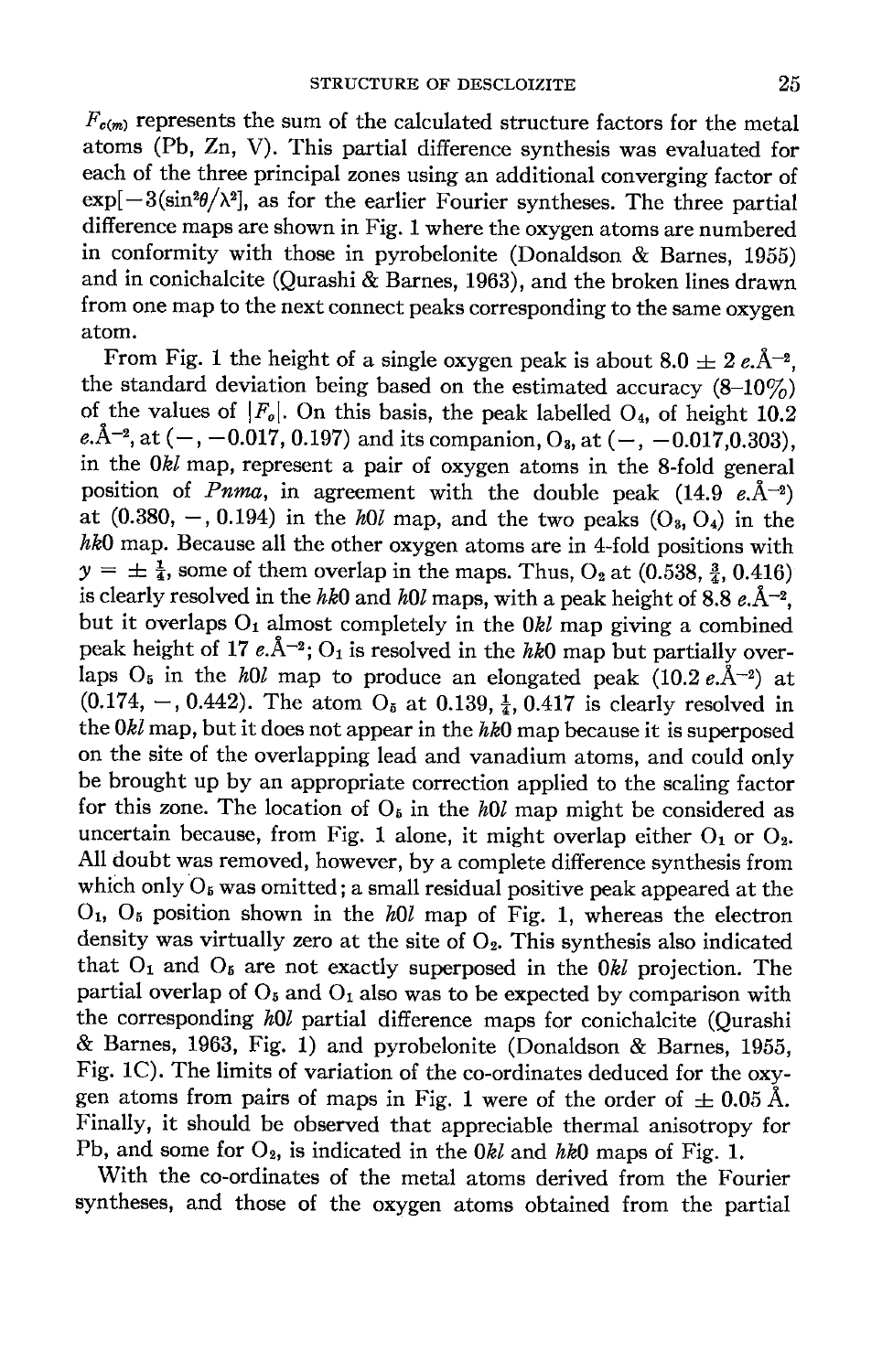difference maps, two cycles of complete  $(F_o-F_e)$ -syntheses were carried out. The co-ordinates obtained as a result of this final refinement in *Pnma* were Pb at 0.1287,  $\frac{1}{4}$ , 0.1760, Zn at 0, 0,  $\frac{1}{2}$ , V at 0.369<sub>0</sub>,  $\frac{3}{4}$ , 0.318<sub>0</sub>,  $O_1$  at 0.189,  $\frac{3}{4}$ , 0.424,  $O_2$  at 0.542,  $\frac{3}{4}$ , 0.415,  $O_3$  ( $O_4$ ) at 0.380, 0.984, 0.196, and  $O_5$  at 0.152,  $\frac{1}{4}$ , 0.439. The *R*-factors at this stage were 0.04<sub>2</sub>, 0.09<sub>2</sub>, and  $0.10$ <sub>s</sub> for the observed hk0,  $0kl$ , and h0l reflections, respectively. It seemed appropriate, therefore, next to introduce the small shifts necessary to account for the weak reflections forbidden in  $Pnma$ .

# THE NON-Pnma REFLECTIONS AND THE ANTISYMMETRICAL PATTERSON AND FOURIER MAPS

The estimated values of  $|F_o|$  for the four non-*Pnma Okl* reflections, recorded on a 200-hour Weissenberg film, are 17 for 025, 13 for 032, 16 for 034, and 10 for 043. None of the  $hk0$  reflections forbidden in Pnma, however, were observed even after very long exposures, indicating, as in conichalcite (Qurashi & Barnes, 1963), that the effects of the atomic displacements from the special positions of  $Pnma$  must tend to cancel one another in this zone.

A map of the antisymmetrical Patterson  $(\Delta P)$  function (Qurashi,



FIG. 2. Antisymmetrical Patterson 0kl  $\Delta P$ -map. Contours at intervals of 0.1 unit with zero contours indicated by O's and negative contours by broken lines. The small solid circles mark the positive and negative non-origin peaks and the crosses show the corresponding negative and positive regions.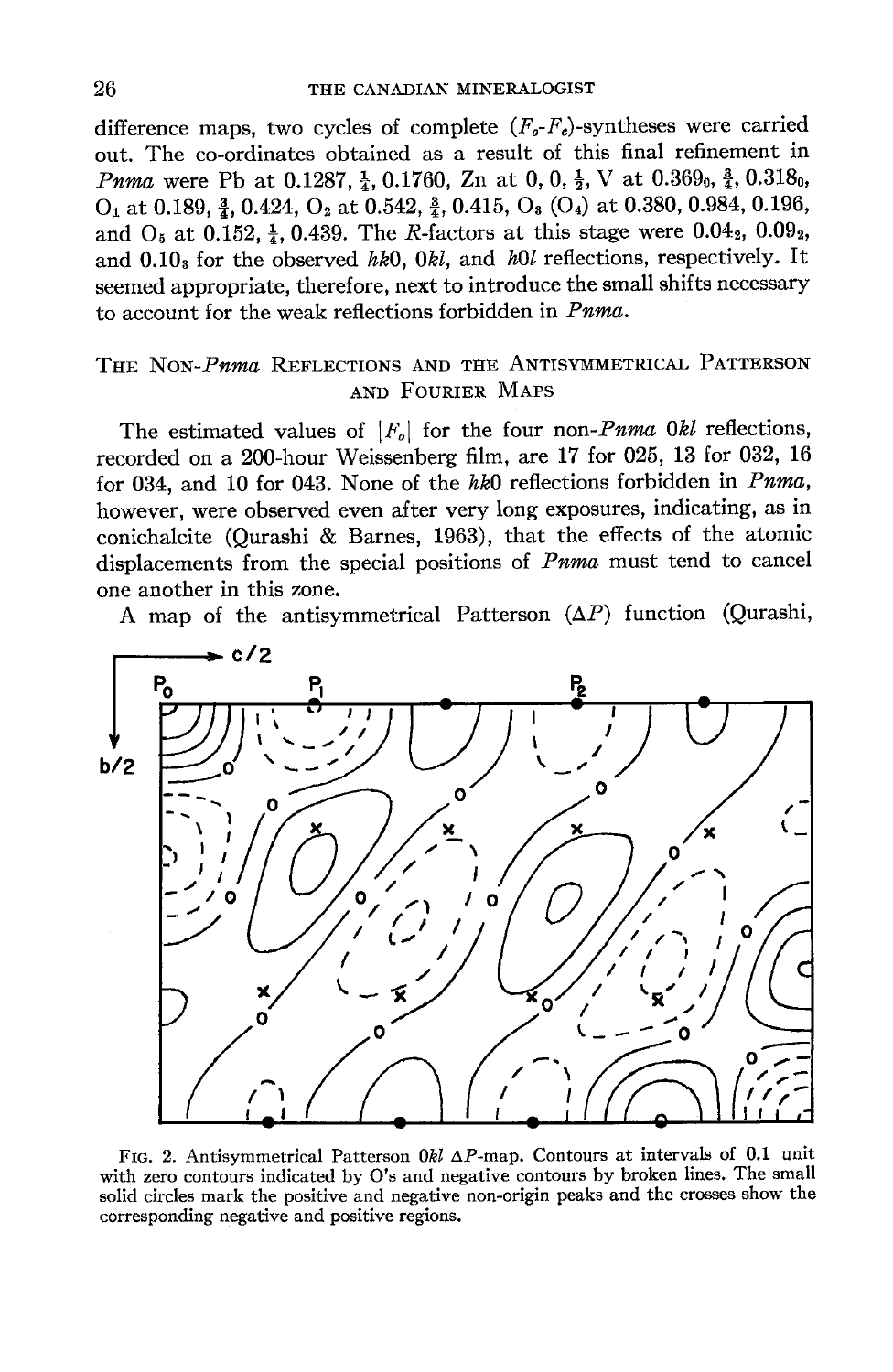1963) calculated with the four  $0kl$  reflections is shown in Fig. 2. The corresponding  $\Delta P$  map for conichalcite (Qurashi & Barnes, 1963, Fig. 2) was taken as the starting point of the analysis, especially because the 032 and 034 reflections were among those observed in both cases. Since the height of the positive origin peak,  $P_o$ , in the 0kl  $\Delta P$  map for descloizite is only about  $1/5$  that of the origin peak in the corresponding map of conichalcite, it was to be expected that values of  $Z\Delta$  for the antisymmetrical displacements  $(\Delta)$  of the atoms would be lower by a factor of  $(1/\sqrt{5})$  = 0.45. Furthermore, in Fig. 2, while the negative peaks at  $P_1$  and  $P_2$  correspond roughly to those in the conichalcite map,  $P_1$  in descloiaite is shifted towards the origin and is relatively larger compared with  $P_o (P_1 \approx \frac{3}{4}P_o)$ . The most significant change in the map, however, is the peak at  $\left(-, \frac{1}{2}, 0\right)$  which is almost equal to the origin peak in the conichalcite map but is nearly zero in the descloizite map, thus indicating that the interactions between atoms with almost the same z co-ordinate, but differing by  $\frac{1}{2}$  in y, are mutually opposed in descloizite instead of being superposed. From Fig. 1 it is clear that these interactions are Pb-V,  $O_6 - (O_2 + O_1)$  and Zn-Zn in descloizite, of which the corresponding Cu-Cu interaction in conichalcite was found to be negligible.

Other significant peaks in the  $\Delta P$  map are a small negative one at  $(-, \frac{1}{2}, 0.08)$ , and a positive one at  $(-, 0, 0.22)$ . From Fig. 1, the first is a possible composite of (1) Pb-O<sub>2</sub>, (2)  $O<sub>5</sub>-O<sub>5</sub>'$  (small positive, with  $O<sub>5</sub>$ and  $O_5'$  displacements in the same direction) and  $O_4-O_3'$  (small negative, with  $O_4$  and  $O_3'$  displacements in opposite directions), and (3) approximately one-half the contributions of V-Pb and V-O $_5$  (both of which are appreciably off the peak position), (see Fig. 3(b) later). Because the net contribution from  $(2)$  is nearly zero, and that from  $(3)$  is small, while the observed negative peak is a little greater than  $\frac{1}{4}P_o$ , it follows that the major interaction must be  $Pb-O<sub>2</sub>$  and that it must be negative, and, therefore, that the Pb and  $O_2$  shifts must be in opposite directions. It may be noted that the corresponding atoms, Ca and  $O_2$ , in conichalcite also showed the largest displacements in that structure, and that their shifts also were in opposite directions. The small positive peak at  $(-, 0, 0)$ 0.22) arises from the overlap of so many vectors that an attempt at its full interpretation was not profitable. Finally, it was recognized that if the Zn displacements parallel to  $y$  in descloizite proved to be significant, then the Zn-Zn interactions would make a positive contribution, so that the Pb-V contribution would be negative, and the Pb and V displacements must be in opposite directions (compare the argument regarding Cu in the conichalcite structure, Qurashi & Barnes, 1963).

With a factor of 0.45 between the major shifts in descloizite compared with those in conichalcite,  $(Z\Delta)_{\text{Pb}} \approx 2(Z\Delta)_{\text{V}} \approx 2(Z\Delta)$  for  $O_2 = 0.45 \times$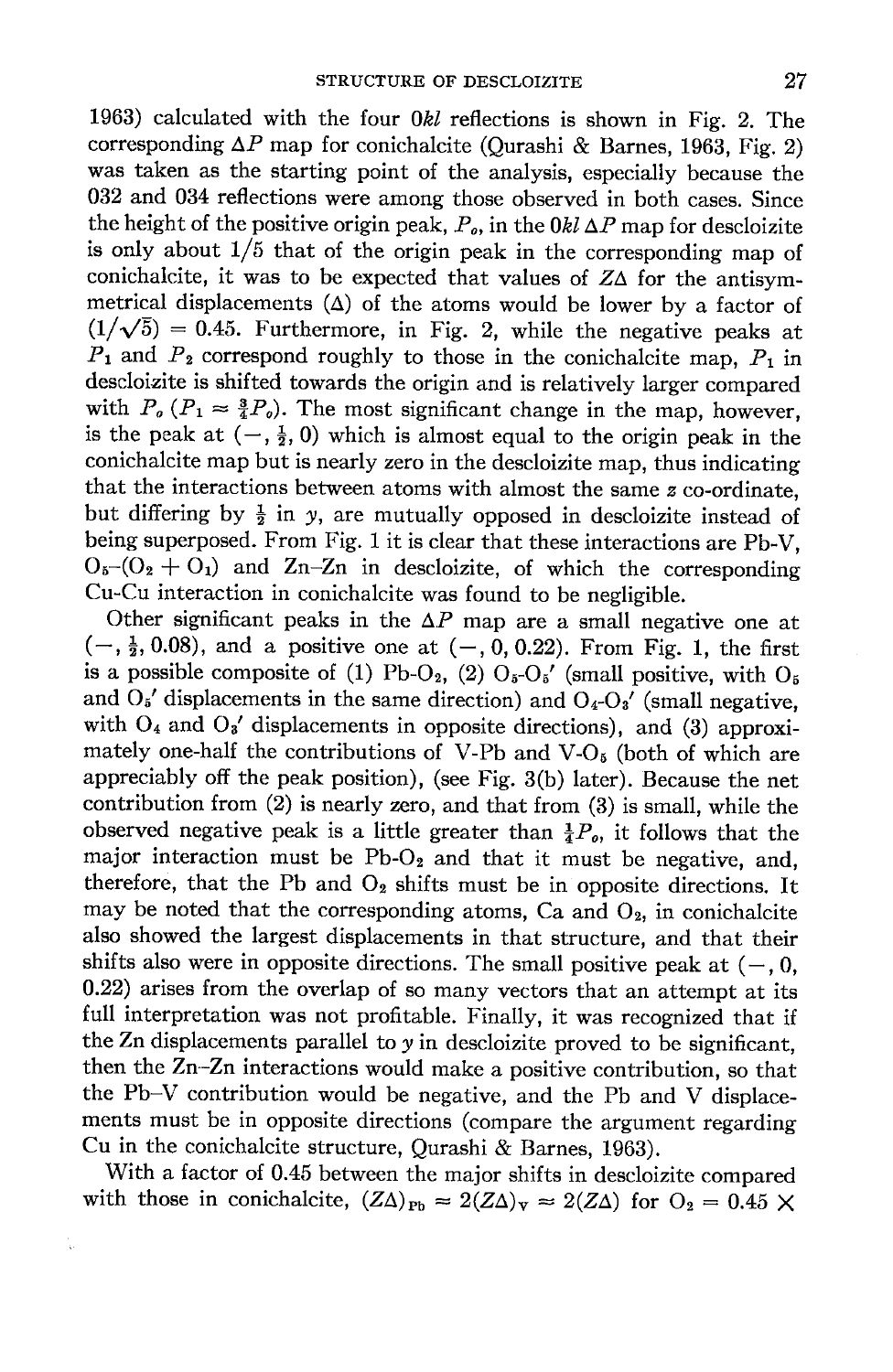$Z_{\rm m}\Delta_{\rm m}$  (for conichalcite) = 0.45  $\times$  2.4 = 1.08. On this basis,  $\Delta(\rm Pb)$ ,  $\Delta(V)$ , and  $\Delta(O_2)$  were evaluated and applied to the *Pnma* y co-ordinates in order to calculate structure factors for the four observed 0&l reflections forbidden in  $Pnma$ . The results are shown in Table 1 where is it apparent that, even with Zn-Zn displacements included and based on  $(Z\Delta)_{\mathbf{z}_n} = \frac{1}{2} \times$ 1.08, the signs for the 025, 032, and 043 reflections are definitely fixed by the contributions of Pb and  $O_2$  alone. The sign of 034, however, is still indeterminate, probably because of the neglect of possible antisymmetrical shifts of  $O_5$  and the  $O_8$ ,  $O_4$  pair.

Two antisymmetrical 0kl Fourier syntheses, therefore, were computed with  $|F_c(034)|$  given a negative and a positive sign, respectively. The two maps are presented in Fig. 3(a), of which that on the right (with  $F_c(034)$  positive) shows (1) a large negative peak (marked x) which is difficult to associate with any atom in the structure, (2) a relatively small displacement for Pb and an excessively large one for  $O<sub>2</sub>$  which is not supported by a splitting of the  $O_2$  peak in the hk $\overline{0}$  and  $\overline{0}$  partial difference maps (Fig. 1), and (3) no shifts for the  $O_3$ ,  $O_4$  pair. On the other hand, the antisymmetrical Fourier map on the left in Fig. 3(a), calculated with  $F(034)$  negative, yields reasonable types of shifts for all the atoms, as indicated schematically in Fig. 3(b), with those of Pb, Zn, and  $O_2$  as the most significant. It may be mentioned that the peak for the shift of  $O_3$ ,  $O_4$  along z is doubled relative to the others because of mutual overlap. Indirect confirmation is obtained from an examination of the last Okl difference map calculated after isotropic refinement in Pnma and shown on the left-hand side of Fig. 3(c), where it is apparent that appreciable anisotropy is indicated, parallel to y for Pb, Zn, and  $O_2 + O_1$  (not resolved in this projection), but nearly parallel to z for the  $O_3$ ,  $O_4$  pair. In  $P2_12_12_1$  such apparent anisotropy would lead to small shifts ( $\sim$ 0.04 Å) for the metal atoms and  $\sim 0.2$  Å for the oxygen atoms) in these directions in general agreement with the analysis of the  $\Delta P$  and antisymmetrical Fourier maps. The magnitudes of the shifts estimated from Fig.  $3(a)$ , left, are: Pb, 0.014 Å;  $\overline{Z}$ n, 0.020 Å; V = 0.010 Å; O<sub>2</sub> + O<sub>1</sub>, 0.06 Å; O<sub>5</sub>,  $0.04$  Å;  $O_3$ ,  $O_4$  pair, 0.05 Å. Because the antisymmetrical maps give the resultant shift of  $O_1$  and  $O_2$  ( $\sim$ 0.06 Å) while the 0kl and hk0 difference syntheses indicate an anisotropy corresponding to shifts of about  $0.15 \text{ Å}$ for  $O_1$  and  $O_2$  individually, the displacement of  $O_1$  must be in the opposite direction to that of O<sub>2</sub>, with  $\Delta(O_2) \approx 0.2$  Å and  $\Delta(O_1) \approx 0.1$  Å. Also, there is some evidence in the  $h0l$  Pnma difference map (which has the same plane group symmetry in both Pnma and  $P2_12_12_1$ , that  $O_3$  and  $O_4$  do not have exactly the same  $z$  co-ordinate but are displaced relative to one another, in agreement with the shifts of  $\sim 0.05$  Å derived from Fig. 3(a), left.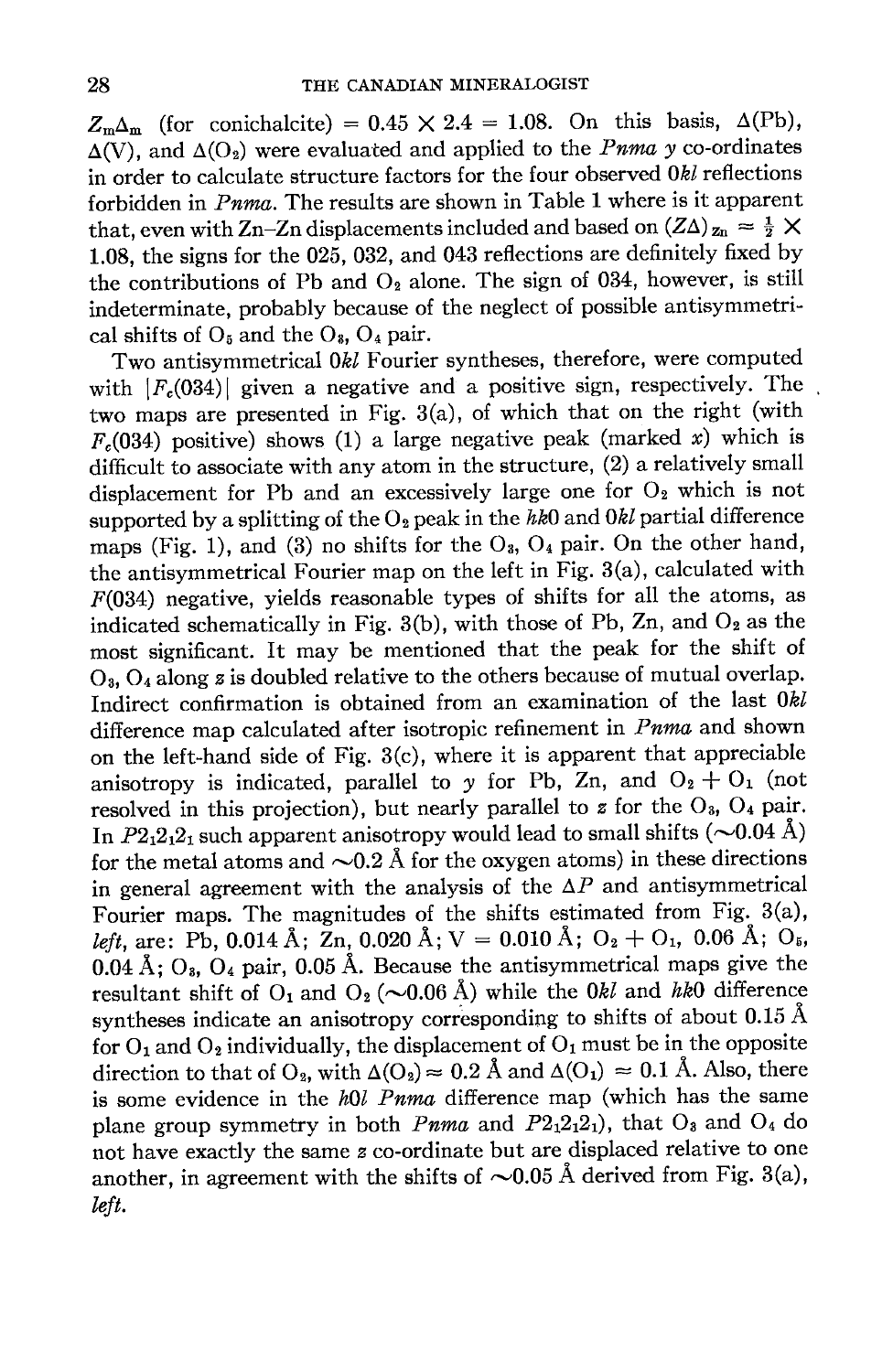

FIG. 3(a). Left, antisymmetrical 0 $kl$  Fourier synthesis with F(034) negative; right, antisymmetrical 0 $kl$  Fourier synthesis with F(034) positive. Contours at intervals of 0.5  $e.\AA^{-2}$ , with zero contour dotted and negative contours broken.<br>(b). Directions of the antisymmetrical shifts of Pb (large solid circles), Zn (small solid

circles), V (triangles) and O atoms as designated.

(c). Left,  $(F_o-F_e)$ -synthesis after isotropic refinement in *Puma*; right,  $(F_o-F_e)$ -synthesis after final isotropic refinement in  $P2_12_12_1$ . Contours at intervals of 1e.A<sup>-2</sup> with zero contour dotted and negative contours broken.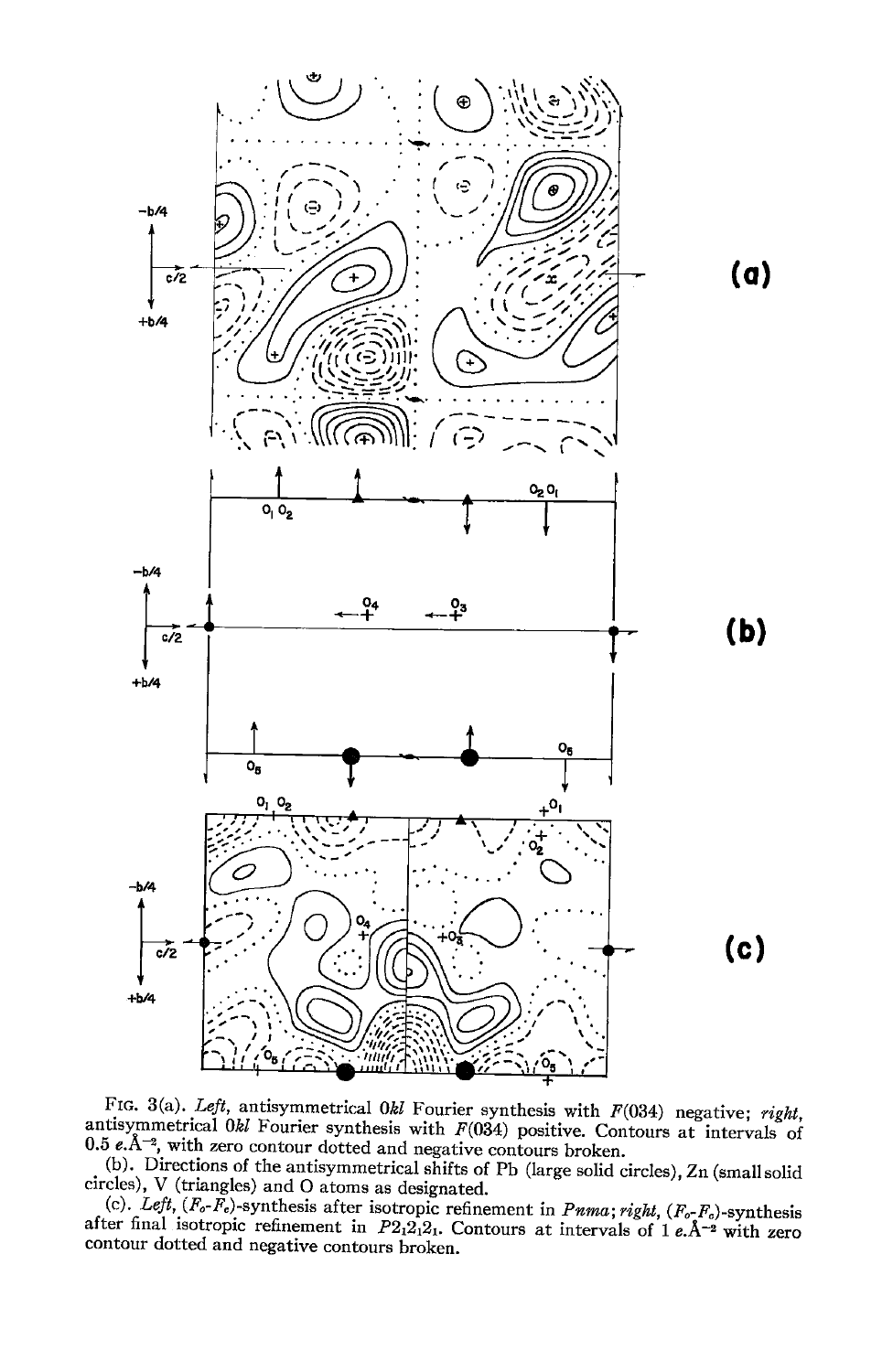Values of  $F_c$  for the non-*Pnma* reflections, calculated after application of the foregoing shifts, are shown in the last column of Table 1. The agreement with  $|F_o|$  was considered to be sufficiently good ( $R = 0.35$ ) to warrant proceeding with final refinement of the structure in  $P2_12_12_1$ .

TABLE 1. COMPARISON OF |F<sub>o</sub>| FOR THE NON-Pnma REFLECTIONS WITH STRUCTURE FACTORS CALCULATED FOR ANTISYMMETRICAL DISPLACEMENTS OF VARIOUS GROUPS OF ATOMS

| 0kl                      | $F_c(\text{Pb} + \text{O}_2)$                 | $\left F_o\right $ | $ F_c(\mathrm{Zn}) $ | $ F_c(\mathrm{V}) $ | Sign of $F$ | $\mathit{F}_a$                   |
|--------------------------|-----------------------------------------------|--------------------|----------------------|---------------------|-------------|----------------------------------|
| 025<br>032<br>034<br>043 | $^{\rm +12}$<br>$-14$<br>$-5$<br>$^{\rm +12}$ | 13<br>16<br>10     | O                    | Ð                   | --          | $+10$<br>$-16$<br>$-10$<br>$+13$ |

### FINAL REFINEMENT IN  $P2_12_12_1$

Final refinement in  $P2_12_12_1$  was carried out by difference syntheses, first in the  $\{0kl\}$  zone and then in the  $\{hk0\}$  zone, with co-ordinates modified by the atomic shifts deduced from the antisymmetrical maps. Because of the small magnitudes of the shifts from Pnma positions compared with those found in conichalcite, improvements of the R-factors were expected to be small, and, in fact, were only 0.01 for the Okl reflections and 0.002 for the hk0 reflections. However, the last 0kl difference map, calculated with isotropic temperature factors, and reproduced on the righthand side of Fig. 3(c), shows that the anisotropies evident in the corresponding map after isotropic refinement in *Pnma* (Fig. 3(c), left) have been reduced by about one-third to two-thirds. Furthermore, all values of  $F_c$ for the unobserved  $0kl$  and  $hk0$  reflections are < 15 (mean, 5.3) which compares favourably with the estimated threshold values of 12 and 14 for the two zones.

The final refinement cycle, with the inclusion of anisotropic temperature factors for Pb, Zn and V reduced R to  $0.04_0$ ,  $0.07_2$ , and  $0.10_1$  for the hk0, 0kl, and h0l reflections, respectively, based on the observed data only, and to  $0.06_0$ ,  $0.09_4$ , and  $0.11_2$ , respectively, when the unobserved reflections, with  $|F_o|$ 's taken as one-half of the threshold values, were included.

The final values of the fractional co-ordinates, referred to the Pnma origin, are listed in Table 2, separately for the three principal zones, together with their mean values. The root-mean-squares (r.m.s.) of onehalf the differences between the two values of each co-ordinate for the five oxygen atoms collectively are  $0.002a = 0.015 \text{ Å}$ ,  $0.0068b = 0.041 \text{ Å}$ , and  $0.006c = 0.043$  Å. The r.m.s. deviations for the three co-ordinates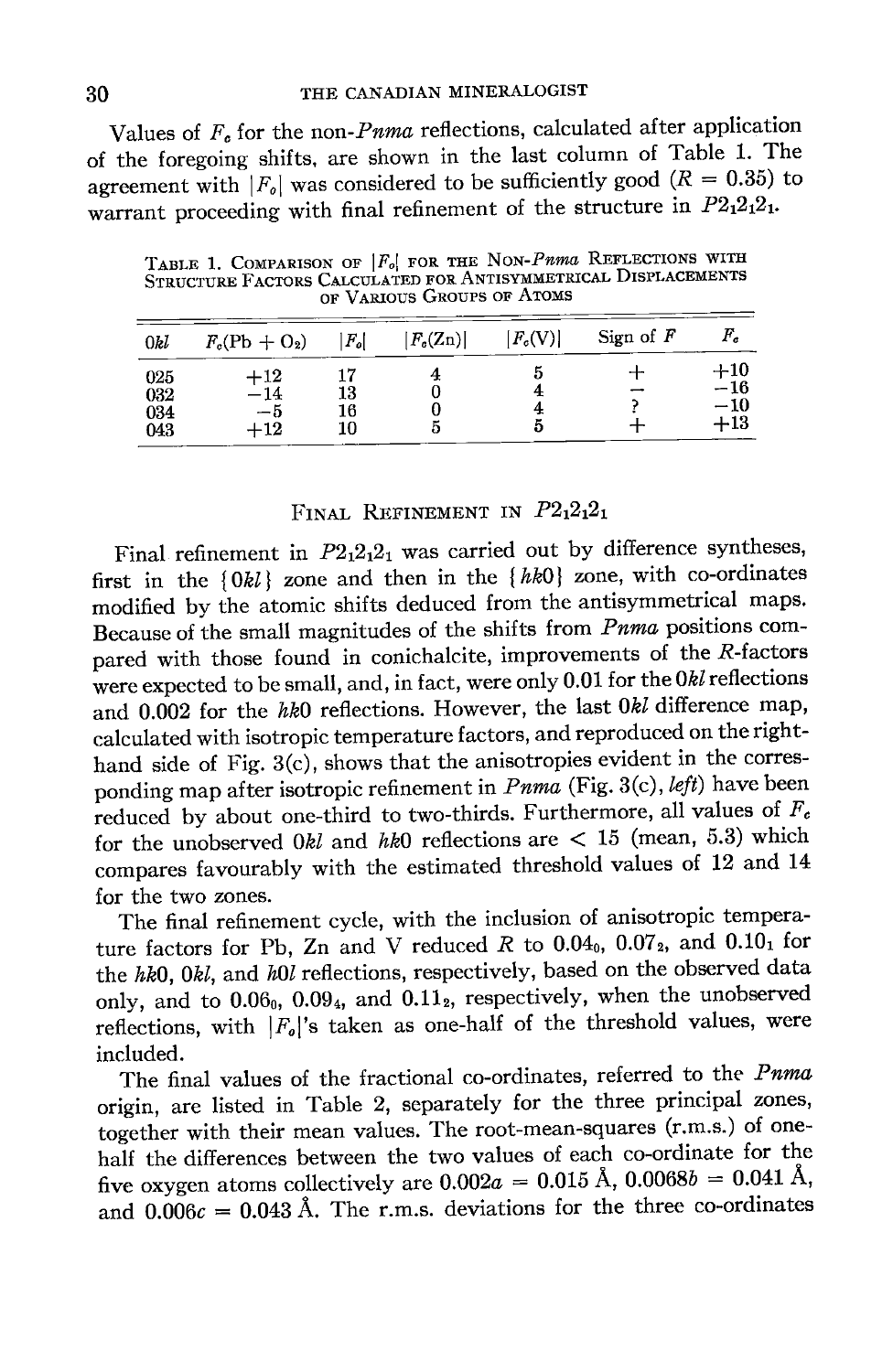|  |  | Mean           |                                                                                                                                 |
|--|--|----------------|---------------------------------------------------------------------------------------------------------------------------------|
|  |  | $\overline{3}$ |                                                                                                                                 |
|  |  | IJ             | ses<br>198338835<br>198338835                                                                                                   |
|  |  | Mean           |                                                                                                                                 |
|  |  | [36]           |                                                                                                                                 |
|  |  | hkO            |                                                                                                                                 |
|  |  | Mean           | 1287<br>10007.353.888<br>1000.000.142<br>1000.000.142                                                                           |
|  |  | hOl }          | $1284$<br>$0000$<br>$0000$<br>$0000$<br>$0000$<br>$0000$<br>$0000$<br>$0000$                                                    |
|  |  | hkO            | $\begin{array}{l} 1290 \\ 1360 \\ 1360 \\ 1360 \\ 1360 \\ 1360 \\ 1360 \\ 1360 \\ 1360 \\ 1360 \\ 1360 \\ 140 \\ 1 \end{array}$ |
|  |  | Aton           |                                                                                                                                 |

| i<br>I   |
|----------|
| ׇ֠֞<br>ì |
|          |
| j<br>J   |
| ĭ<br>I   |
| i        |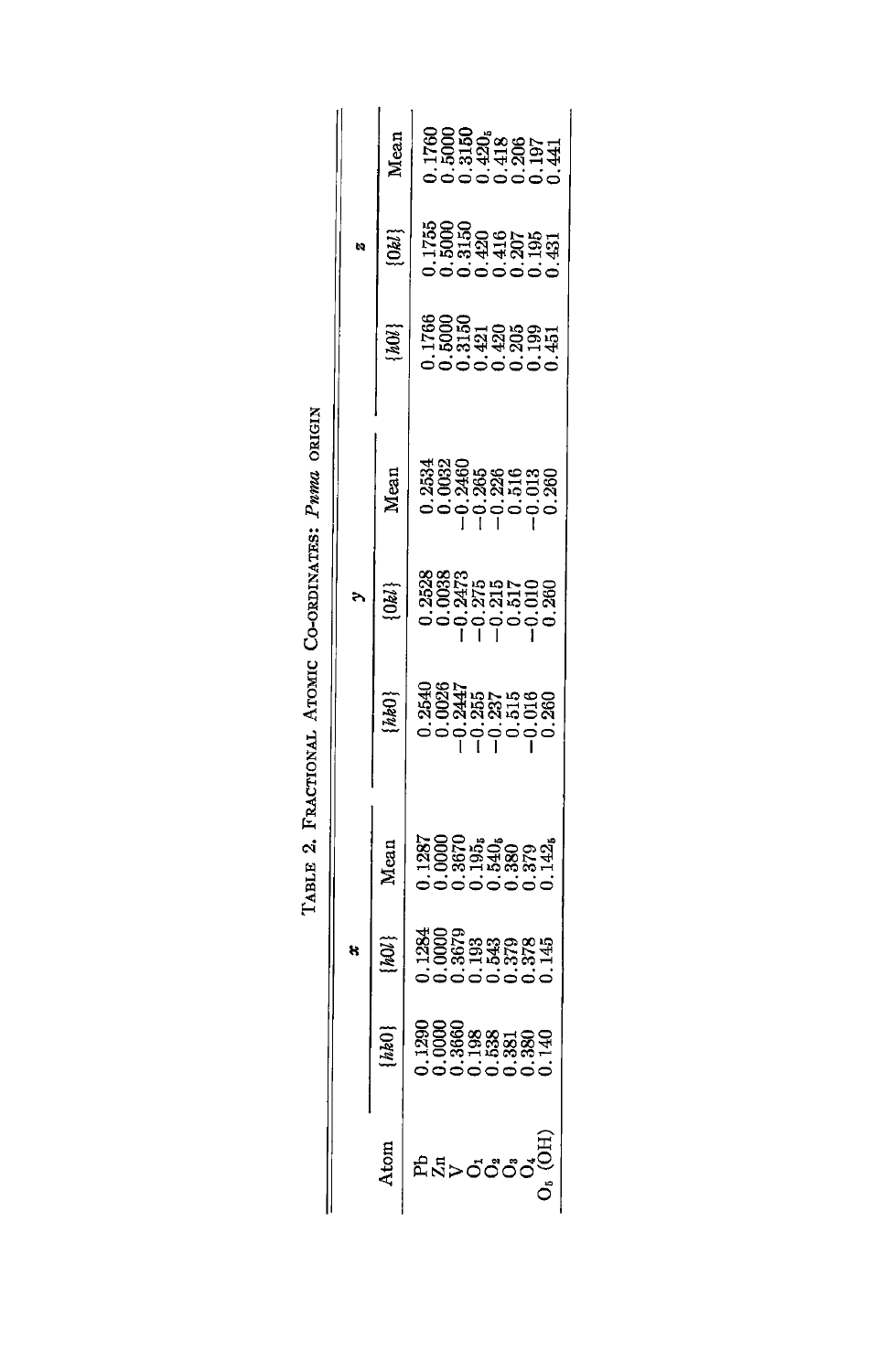(converted to  $\hat{A}$ ) for each oxygen atom separately are 0.037 Å for  $O_1$ , 0.041 Å for  $O_2$ , 0.008 Å for  $O_3$ , 0.012 Å for  $O_4$ , and 0.055 Å for  $O_5$  (OH), with a mean of 0.031 Å. The corresponding r.m.s. values for the lead and vanadium atoms are  $0.003_6$  Å and  $0.006$  Å, respectively. The displacement of the zinc atoms from the special position 0, 0,  $\frac{1}{2}$  is only 0.0032b = 0.02 Å, with a probable uncertainty of about 0.004 Å. The estimated standard deviations, calculated according to the formula of Cruickshank (1949), are 0.002 Å for Pb, 0.006 Å for  $Zn$ , 0.008 Å for V, and 0.038 Å for the five O. The means of both estimations are 0.003 Å for Pb. 0.005 Å for Zn. 0.007 Å for V, and 0.034 Å for O, from which the e.s.d.'s of the metal-

| 0kl                                                                                                                                 | $ F_o $                                                                                                                              | $\bm{F_c}$                                                                                                                                                                                           | 0kl                                                                                                                           | $ F_o $                                                                                                                        | $F_c$                                                                                                                                                                                              | 0kl                                                                                                                        | $ F_o $                                                                                                                                 | $F_{\alpha}$                                                                                                                                                                                     |
|-------------------------------------------------------------------------------------------------------------------------------------|--------------------------------------------------------------------------------------------------------------------------------------|------------------------------------------------------------------------------------------------------------------------------------------------------------------------------------------------------|-------------------------------------------------------------------------------------------------------------------------------|--------------------------------------------------------------------------------------------------------------------------------|----------------------------------------------------------------------------------------------------------------------------------------------------------------------------------------------------|----------------------------------------------------------------------------------------------------------------------------|-----------------------------------------------------------------------------------------------------------------------------------------|--------------------------------------------------------------------------------------------------------------------------------------------------------------------------------------------------|
| 002<br>004<br>006<br>008<br>0.0.10<br>011<br>012<br>013<br>014<br>015<br>016<br>017<br>018<br>019<br>0.1.10<br>0.1.11<br>020<br>021 | 128<br>29<br>277<br>156<br>76<br>172<br>${<}12$<br>45<br>${<}12$<br>150<br>$12$<br>146<br><12<br>29<br>$<$ 12<br>47<br>239<br>$<$ 12 | $+125.6$<br>$-1.3$<br>$-281.3$<br>$-160.2$<br>$-76.8$<br>$-173.7$<br>$-1.7$<br>$-41.6$<br>$-3.5$<br>$+136.2$<br>$-2.5$<br>$+152.2$<br>$-2.5$<br>$+31.5$<br>$-1.6$<br>$-56.4\,$<br>$+270.0$<br>$+2.4$ | 025<br>026<br>027<br>028<br>029<br>0.2.10<br>031<br>032<br>033<br>034<br>035<br>036<br>037<br>038<br>039<br>040<br>041<br>042 | 17<br>114<br><12<br>234<br>$<$ 12<br>$<$ 12<br>140<br>13<br>31<br>16<br>116<br><12<br>134<br>$<$ 12<br>35<br>355<br>$12$<br>82 | $+8.6$<br>$-118.1$<br>$-6.8$<br>$-220.6$<br>$-2.4$<br>$+22.9$<br>$-148.6$<br>$-13.9$<br>$-32.7$<br>$-15.1$<br>$+109.5$<br>$-1.9$<br>$+125.3$<br>$+6.6$<br>$+33.1$<br>$+364.6$<br>$-6.1$<br>$+79.4$ | 045<br>046<br>047<br>048<br>051<br>052<br>053<br>054<br>055<br>056<br>057<br>060<br>061<br>062<br>063<br>064<br>065<br>066 | ${<}12$<br>181<br>${<}12$<br>118<br>88<br><12<br>16<br>$12$<br>47<br>${<}12$<br>84<br>123<br>${<}12$<br>116<br>$12$<br>81<br>$12$<br>66 | $+4.8$<br>$-201.7$<br>$+1.3$<br>$-112.7$<br>$-88.3$<br>$-10.8$<br>$-7.2$<br>$-14.6$<br>$+72.0$<br>$-3.3$<br>$+85.9$<br>$+110.8$<br>$+7.0$<br>$+117.5$<br>$+2.4$<br>$-78.5$<br>$+11.2$<br>$-69.4$ |
| 022<br>023<br>024                                                                                                                   | 205<br>$12$<br>186                                                                                                                   | $+220.6$<br>$+1.6$<br>$-178.2$                                                                                                                                                                       | 043<br>044                                                                                                                    | 10<br>$12$                                                                                                                     | $+16.4$<br>$+3.1$                                                                                                                                                                                  | 071<br>072                                                                                                                 | 72<br>$<$ 12                                                                                                                            | $-61.2$<br>$-11.1$                                                                                                                                                                               |
| hk0                                                                                                                                 | $ F_o $                                                                                                                              | $F_c$                                                                                                                                                                                                | $h\&0$                                                                                                                        | $\left  {{F_o}} \right $                                                                                                       | $F_c$                                                                                                                                                                                              | hk0                                                                                                                        | $ F_o $                                                                                                                                 | $F_c$                                                                                                                                                                                            |
| 020<br>040<br>060<br>110<br>120<br>130<br>140<br>150<br>160<br>170<br>200<br>210<br>220<br>230<br>240<br>250<br>260                 | 239<br>355<br>123<br>$14$<br>$14$<br>$14$<br>$14$<br>< 14<br>$14$<br>${<}14$<br>75<br>347<br>117<br>265<br>-51<br>190<br>56          | $-273.2$<br>$+370.9$<br>$-120.4$<br>$-6.2$<br>$-0.4$<br>$+13.0$<br>$+10.8$<br>$-13.3$<br>$-2.1$<br>$+11.0$<br>$-79.3$<br>$+352.2$<br>$-113.5$<br>$-261.3$<br>$-49.1$<br>$+192.0$<br>$-52.0$          | 270<br>310<br>320<br>330<br>340<br>350<br>360<br>370<br>400<br>410<br>420<br>430<br>440<br>450<br>460<br>510<br>520           | 111<br>$14$<br>$14$<br>$14$<br>$14$<br>$14$<br>$14$<br>$14$<br>250<br>34<br>298<br>$32\,$<br>154<br>15<br>142<br>$14$<br>$14$  | $-109.8$<br>$+4.5$<br>$-10.9$<br>$-9.1$<br>$+8.0$<br>$+10.5$<br>$-14.4$<br>$-8.5$<br>$-236.6$<br>$+37.9$<br>$+297.5$<br>$-31.2$<br>$-153.4$<br>$+20.1$<br>$+154.4$<br>$+1.8$<br>$+7.6$             | 530<br>540<br>550<br>600<br>610<br>620<br>630<br>640<br>650<br>710<br>720<br>730<br>800<br>810<br>820<br>830               | $14$<br>${<}14$<br>$14$<br>89<br>237<br>$14$<br>173<br>75<br>144<br>$14$<br>${<}14$<br>$14$<br>184<br>28<br>82<br>33                    | $-5.4$<br>$-5.4$<br>$+6.4$<br>$-102.3$<br>$-225.7$<br>$-4.0$<br>$+183.0$<br>$-72.5$<br>$-141.8$<br>$-0.9$<br>$+2.9$<br>$+1.9$<br>$+186.9$<br>$-36.4$<br>$-79.1$<br>$+32.8$                       |

TABLE 3. STRUCTURE FACTOR DATA SEPARATELY FOR THE THREE PRINCIPAL ZONES  $(P2,2,2,1)$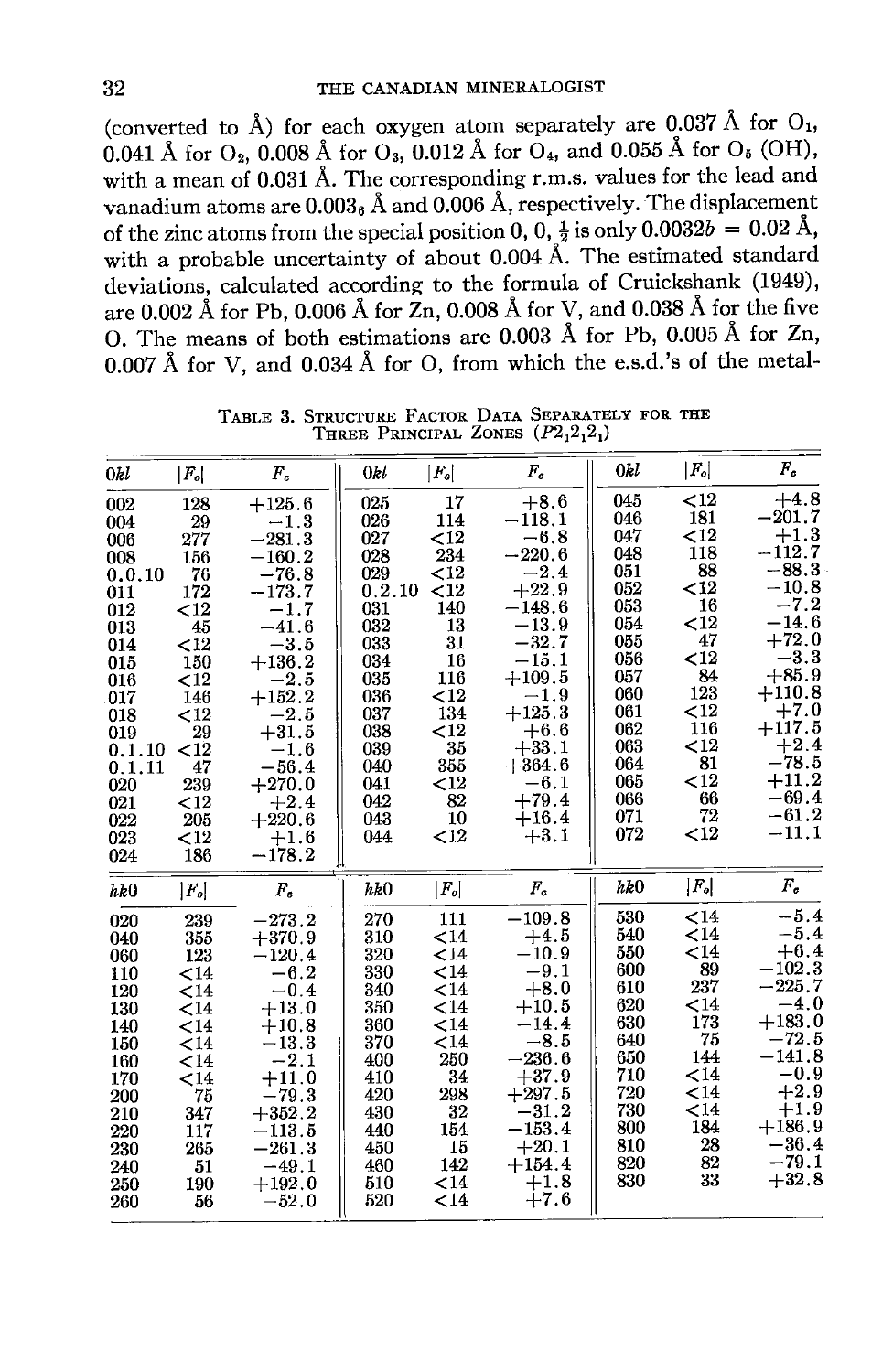| hOl    | $ \mathit{F_{o}} $ | $F_c$    | hOl    | $ F_o $ | $F_c$      | hOl | $F_o$   | $F_a$    |
|--------|--------------------|----------|--------|---------|------------|-----|---------|----------|
| 002    | 128                | $-122.5$ | 209    | 27      | $+24.3$    | 504 | 131     | $-113.6$ |
| 004    | 29                 | $+17.4$  | 2.0.10 | 24      | $+22.1$    | 505 | 132     | $-117.9$ |
| 006    | 277                | $+265.8$ | 301    | 155     | $-138.5$   | 506 | ${<}25$ | $+27.9$  |
| 008    | 156                | $-159.4$ | 302    | 142     | $-131.6$   | 507 | 35      | $-52.3$  |
| 0.0.10 | 76                 | $+69.7$  | 303    | 127     | $+129.2$   | 508 | 41      | $+35.7$  |
| 101    | $25$               | $-6.1$   | 304    | 108     | $+110.6$   | 509 | 32      | $+41.2$  |
| 102    | 107                | $-117.4$ | 305    | 214     | $-210.6$   | 600 | 89      | $+101.0$ |
| 103    | 315                | $-302.6$ | 306    | 25      | $-27.6$    | 601 | 74      | $+76.7$  |
| 104    | 165                | $+175.5$ | 307    | 66      | $-69.3$    | 602 | 28      | $+41.7$  |
| 105    | 34                 | $+43.1$  | 308    | 28      | $-28.9$    | 603 | ${<}25$ | $-15.3$  |
| 106    | 26                 | $-32.5$  | 309    | 35      | $+49.5$    | 604 | 28      | $+50.4$  |
| 107    | 26                 | $-38.6$  | 3.0.10 | 51      | $+58.1$    | 605 | 84      | $-78.1$  |
| 108    | 46                 | $-41.0$  | 400    | 250     | $-242.0$   | 606 | 36      | $+51.7$  |
| 109    | 158                | $-125.8$ | 401    | $<$ 25  | $+13.1$    | 607 | 96      | $+71.6$  |
| 1.0.10 | 59                 | $+54.3$  | 402    | 282     | $+264.0$   | 701 | ${<}25$ | $+4.9$   |
| 1.0.11 | 56                 | $+62.6$  | 403    | $25$    | $-2.5$     | 702 | 54      | $+59.6$  |
| 200    | 75                 | $+80.8$  | 404    | 111     | $+103.6$   | 703 | 170     | $-173.7$ |
| 201    | 162                | $-155.8$ | 405    | ${<}25$ | $+3.3$     | 704 | 56      | $-56.5$  |
| 202    | 108                | $+102.7$ | 406    | 161     | $-136.2\,$ | 705 | 47      | $+52.6$  |
| 203    | 44                 | $-45.2$  | 407    | $25$    | $+5.9$     | 706 | 21      | $+17.5$  |
| 204    | 59                 | $+75.5$  | 408    | 204     | $+188.0$   | 707 | 42      | $-30.9$  |
| 205    | 82                 | $+89.0$  | 409    | ${<}25$ | $-11.7$    | 800 | 184     | $+191.8$ |
| 206    | 39                 | $+50.4$  | 501    | 138     | $-135.1$   | 801 | $25$    | $-12.7$  |
| 207    | 131                | $-113.8$ | 502    | 58      | $+72.5$    | 802 | 54      | $-59.7$  |
| 208    | 37                 | $+54.5$  | 503    | 52      | $+59.7$    | 803 | $<$ 25  | $-2.6$   |
|        |                    |          |        |         |            |     |         |          |

TABLE 3.-concluded.

oxygen distances are 0.034 Å for Pb-O and for Zn-O, and 0.035 Å for V-0.

The calculated structure factors are compared with the observed structure amplitudes separately for each zone in Table 3. The co-ordinates employed were those given in Table 2 but referred to the standard origins of the principal projections ( $\rho_{gg}$ ) of  $P_{2,12,12}$ . The atomic scattering factors for  $V^{+2}$  and  $O^{-1}$  given by Freeman (1959) were employed, while those for  $Zn^{+2}$  were obtained by interpolation between the values of Cu<sup>+2</sup> and Ga<sup>+2</sup> tabulated by Watson & Freeman (1961), and those for Pb<sup>+2</sup> were based on the values for T1<sup>+2</sup> of Freeman (1959). The final anisotropic temperature-factor constants for Pb, Zn, and V in each zone are shown in Table 4; an isotropic value of  $B = 1.3 \text{ Å}^2$  was employed for each oxygen atom in all three zones. In the case of Pb an analysis of the anisotropic temperaturefactor constants leads to  $B_x = 1.7$   $\underset{\text{A}}{=} 0.02 \text{ Å}^2$ ,  $B_y = 1.8$   $\underset{\text{A}}{=} 0.06 \text{ Å}^2$ , and

|      |                 | ATOMS SEPARATELY IN THE THREE PRINCIPAL ZONES |           |
|------|-----------------|-----------------------------------------------|-----------|
| Atom | $\{0kl\}$       | $\{h0l\}$                                     | $\{hk0\}$ |
| Ph   | $1.45 \pm 0.45$ | $1.75 \pm 0.30$                               | 1.78      |

 $1.5 \pm 0.5$ 

 $0.4$ 

 $1.1 \pm 0.2$ 

 $0.8$ 

Zn

 $\overline{\mathbf{V}}$ 

 $1.2\,$ 

 $1.0$ 

TABLE 4. TEMPERATURE-FACTOR CONSTANTS (B) FOR THE METAL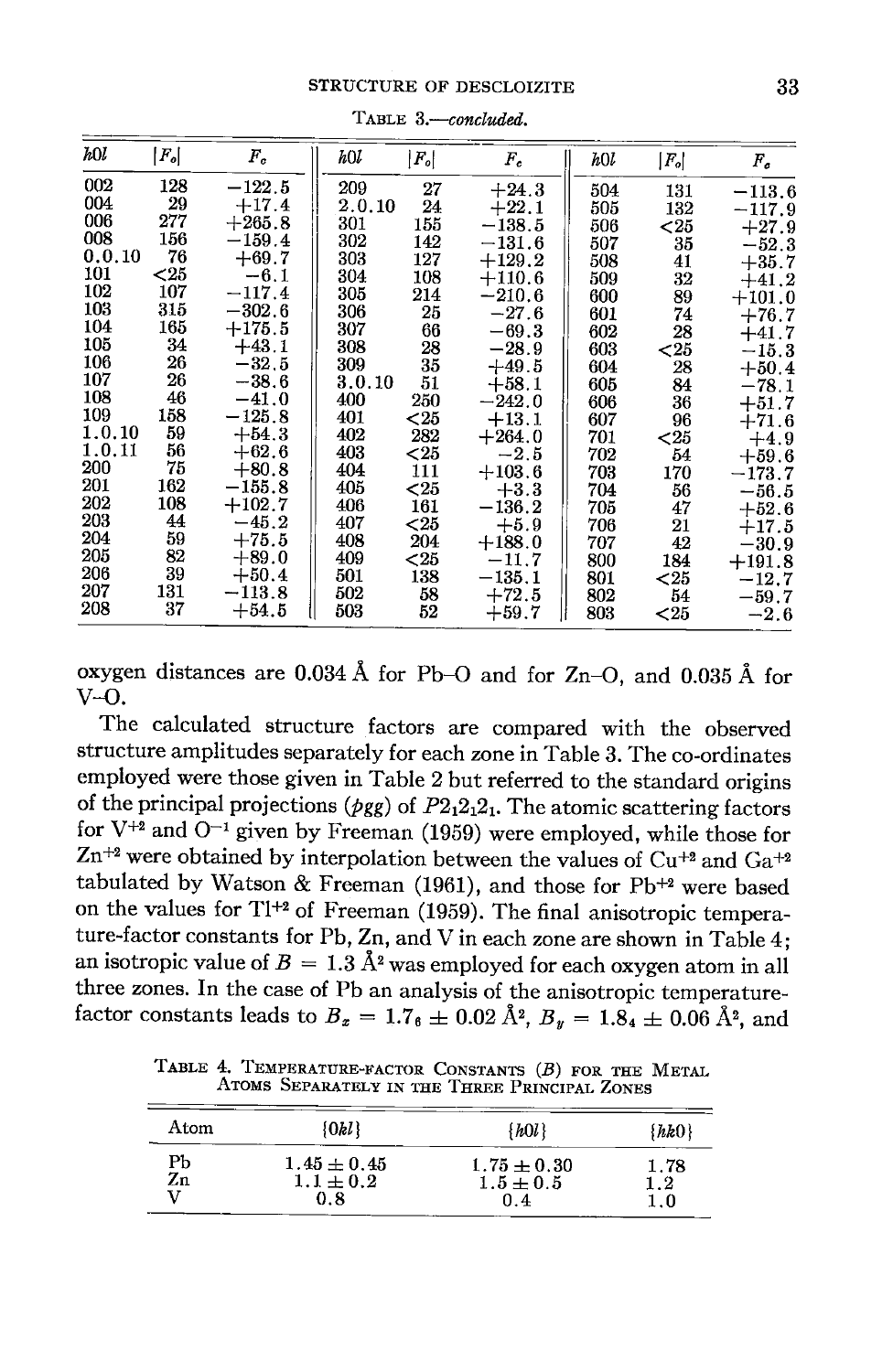

tion by a double circle. Large open circles, Pb; small solid circles, Zn; triangles, V; crosses, O. To avoid confusion, two Zn-O bonds (of an overlapping bipyramid) have been omitted from the centre of the [010] projection FrG. 4. Projections of descloizite along [010] and [100]; Puma origin. The P2,2,2, origin is indicated in each projecthe directions of the Zn-O bonds have been indicated (by short lines) in the [100] projection.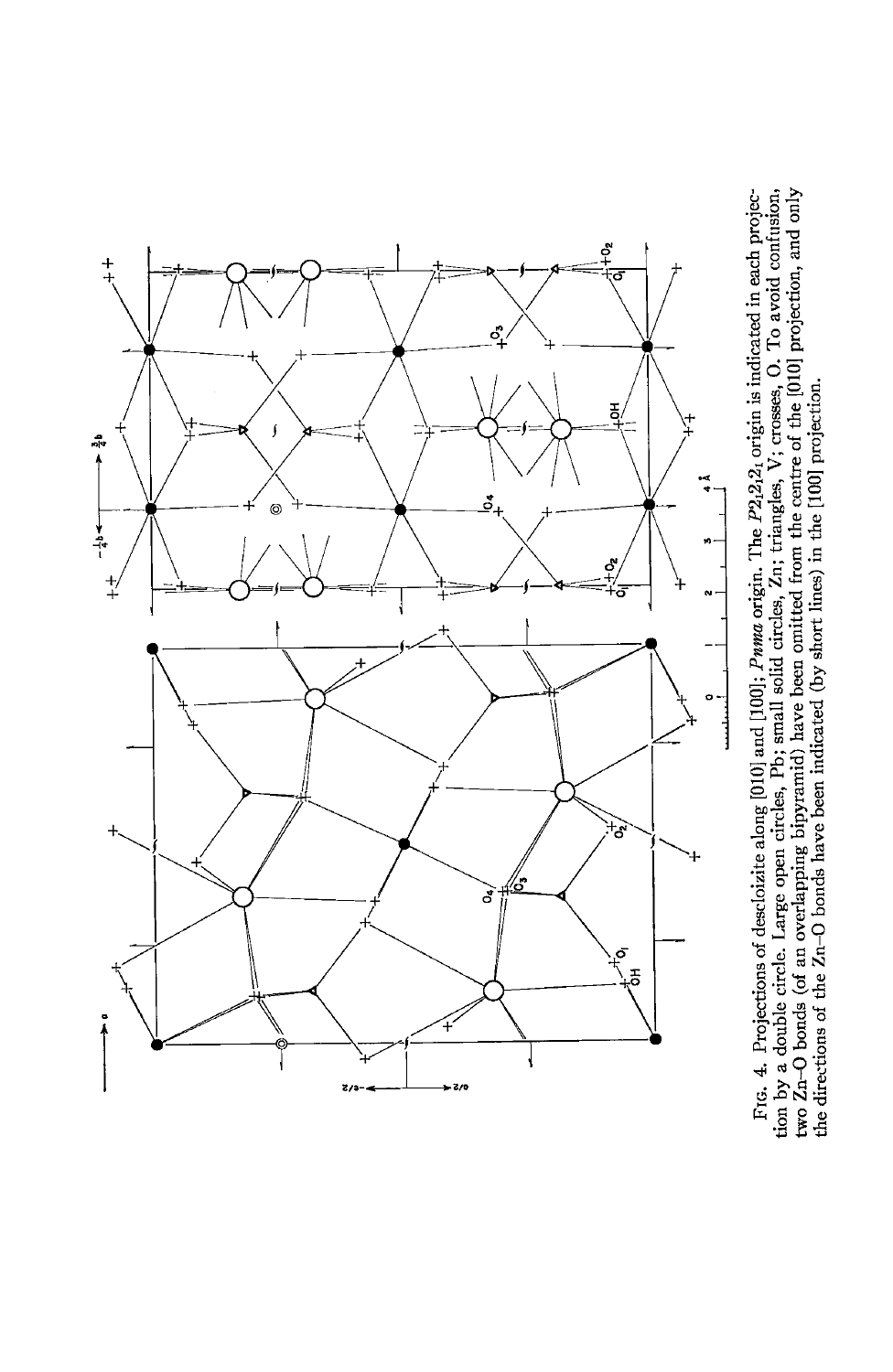$B_z = 1.3<sub>7</sub> \pm 0.37$  Å<sup>2</sup>. For Zn the greatest thermal motion appears to be in the yz plane  $(B_{yz} \sim 1.4 \text{ Å}^2)$ 

The mean co-ordinates of Table 2, but referred to the  $P2_12_12_1$  origin (halfway between the three pairs of non-intersecting screw axes) are given in Table 5. There were no outstanding features in the final difference maps, where the residual electron densities varied between  $\pm 2.2$  e. $\AA^{-2}$ and  $\pm 5 e.\AA^{-2}$ . Projections of the structure along [010] and [100] are presented in Fig. 4, where only the oxygen atoms with the specific co-ordinates shown in Table 5 (together with  $O_1$  and  $O_2$  at x,  $1 + y$ , z) are labelled.

| Atom           | x                  | v                  | z                  |
|----------------|--------------------|--------------------|--------------------|
| Pb             | 0.128 <sub>7</sub> | $0.253_4$          | 0.426 <sub>0</sub> |
| Z <sub>n</sub> | 0.0000             | 0.003 <sub>2</sub> | 0.7500             |
| v              | 0.367              | $-0.246n$          | 0.565 <sub>0</sub> |
| O <sub>1</sub> | 0.196              | $-0.265$           | 0.670              |
| $O_{2}$        | 0.540              | $-0.226$           | 0.668              |
| O2             | 0.380              | 0.516              | 0.456              |
| O4             | 0.379              | $-0.013$           | 0.447              |
| $Oa$ (OH)      | 0.142              | 0.260              | 0.691              |

TABLE 5. FRACTIONAL ATOMIC CO-ORDINATES:  $P2_12_12_1$  origin

### **D**ISCUSSION

The structure of descloizite is very similar to that of the isomorphous arsenate, conichalcite (CaCu(AsO<sub>4</sub>)(OH)), (Qurashi & Barnes, 1963). All V to O distances  $\langle 3.4 \text{ Å}, \text{ all } \text{Zn}$  to O distances  $\langle 3.6 \text{ Å}, \text{ and all } \text{Pb}$ to O distances  $\langle 3.4 \text{ Å}$ , are collected in Table 6, together with the O-O distances which constitute edges of the oxygen co-ordination polyhedra around V, Zn, and Pb.

There is a slightly distorted tetrahedral co-ordination of oxygen atoms around V, with the edges given in Table 6 and  $O-V-O$  angles of  $106^{\circ}$ (three),  $110^{\circ}$ ,  $111^{\circ}$ , and  $118^{\circ}$  (mean,  $109.5^{\circ}$ ). The oxygen atoms around Zn are at the corners of a distorted tetragonal bipyramid with  $O_1$ ,  $O_5$ (OH),  $O_1'$ ,  $O_5'$  (OH') defining the equatorial plane, and with  $O_3$  and  $O_4$ at the apices.

There is S-fold co-ordination, in the form of distorted square antiprisms, around the lead atoms, with the "square" faces represented by  $O_1$ ,  $O_2'$ ,  $O_3$ ,  $O_4'$  and  $O_2$ ,  $O_4$ ,  $O_5$  (OH),  $O_3$ . In a structure recently reported by Bachmann & Zemann (1961) for linarite,  $PbCu(SO<sub>4</sub>)(OH)<sub>2</sub>$ , there are three short Pb-O distances  $(2.38 \text{ Å}, 2.44 \text{ Å}$  (two)), and five longer ones  $(2.82 \text{ Å}, 2.97 \text{ Å}, 3.00 \text{ Å}, 3.06 \text{ Å}$  (two)), which are comparable with those in descloizite, but the spatial arrangement of these eight oxygen atoms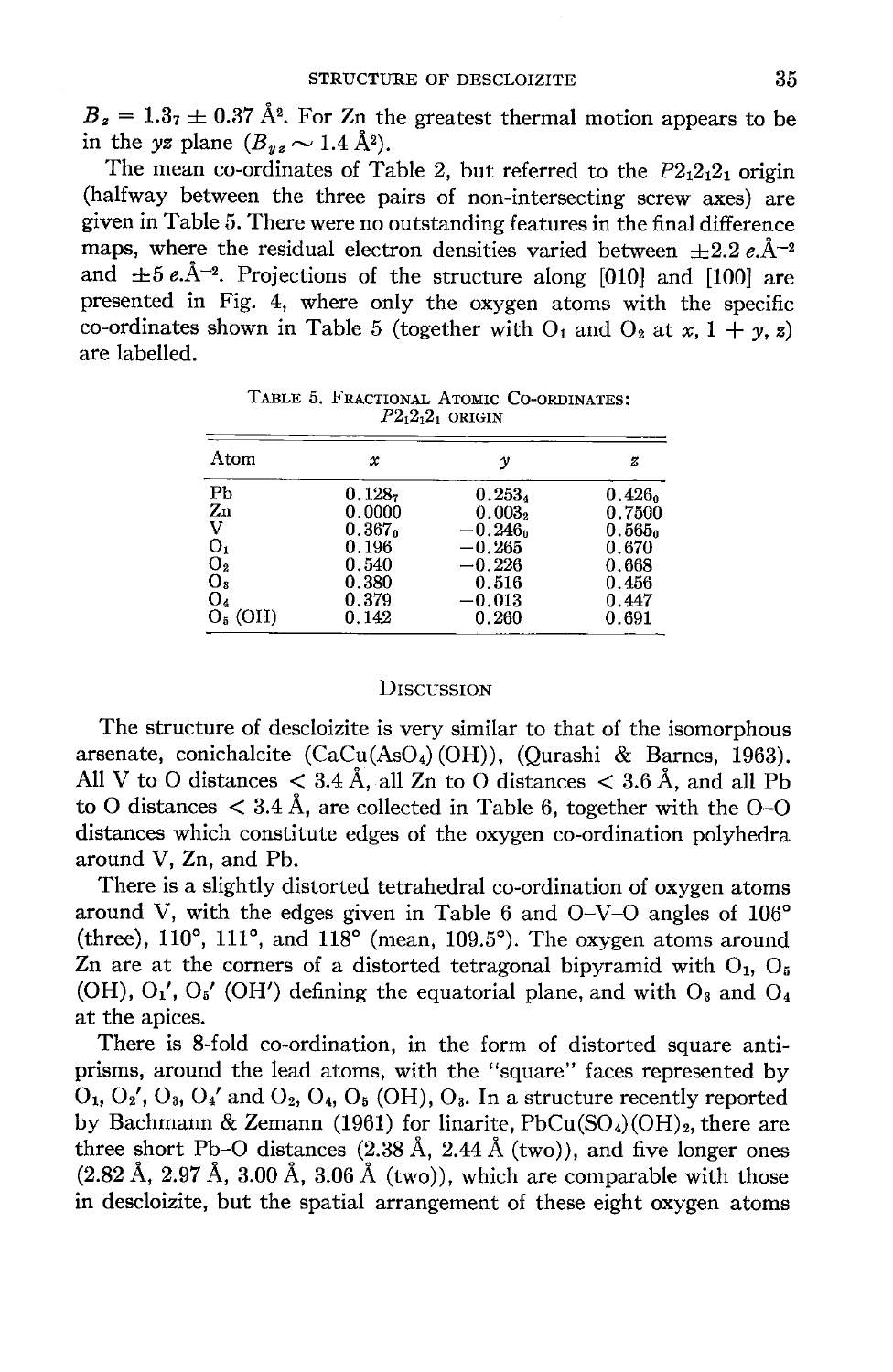| (For each polyhedron, a prime indicates a crystallographically equivalent oxygen atom of the same subscript: (), edges shared<br>between V and Pb; [], edges shared between Zn and Pb; { }, edges shared between Zn and Zn; (), | $O_6$ (OH) $O_6'$ (OH) | 1.91                    |                       | ន្ត<br>ទី១១ និង<br>ប្រុក និង | $Ob$ (OH)     | 2.51 |                     | යිදි<br>මූහු සිස            |  |
|---------------------------------------------------------------------------------------------------------------------------------------------------------------------------------------------------------------------------------|------------------------|-------------------------|-----------------------|------------------------------|---------------|------|---------------------|-----------------------------|--|
|                                                                                                                                                                                                                                 |                        | 1.98                    |                       | ම්ශිෂි<br>මූලිකි             | ૅ             | 2.51 | [3.17]              | $\left(\frac{3}{21}\right)$ |  |
|                                                                                                                                                                                                                                 | $\vec{c}$              | 2.08                    | $\frac{[3.17]}{2.98}$ |                              |               |      |                     |                             |  |
|                                                                                                                                                                                                                                 | ő                      | 2.15                    | 3.16                  |                              | $\vec{c}$     | 2.74 |                     | त था<br>संबंध<br>संबंध      |  |
|                                                                                                                                                                                                                                 | $\sigma$               | 2.18                    |                       |                              | $\mathbf{S}$  | 2.51 | <u>ธ.16]</u><br>อ.บ |                             |  |
|                                                                                                                                                                                                                                 | $\dot{\circ}$          | 2.33                    |                       |                              |               |      |                     |                             |  |
|                                                                                                                                                                                                                                 |                        | $\mathbf{z}_\mathbf{n}$ |                       | රටිරීර්                      | ő             | 2.74 |                     | 3.89                        |  |
|                                                                                                                                                                                                                                 | ŏ                      | 1.80                    | an<br>2012<br>2012    |                              | ેં            | 2.76 | 2.63)<br>3.46       |                             |  |
|                                                                                                                                                                                                                                 | ő                      | 1.78                    | ର<br>ବି.ଅ             |                              |               |      |                     |                             |  |
|                                                                                                                                                                                                                                 | ්                      | 1.84                    | (2.63)                |                              | ő             | 3.08 | 3.77                |                             |  |
|                                                                                                                                                                                                                                 | $\vec{o}$              | 1.64                    |                       |                              | $\dot{\circ}$ | 2.76 |                     |                             |  |
|                                                                                                                                                                                                                                 |                        |                         | ්්ථ්                  |                              |               | Æ    |                     | .<br>วัด้ว <i>ั</i> ด้วัด   |  |

TABLE 6. INTERATOMIC DISTANCES  $(\text{\AA})$  in the Three Types of Co-ordination Polyhedra.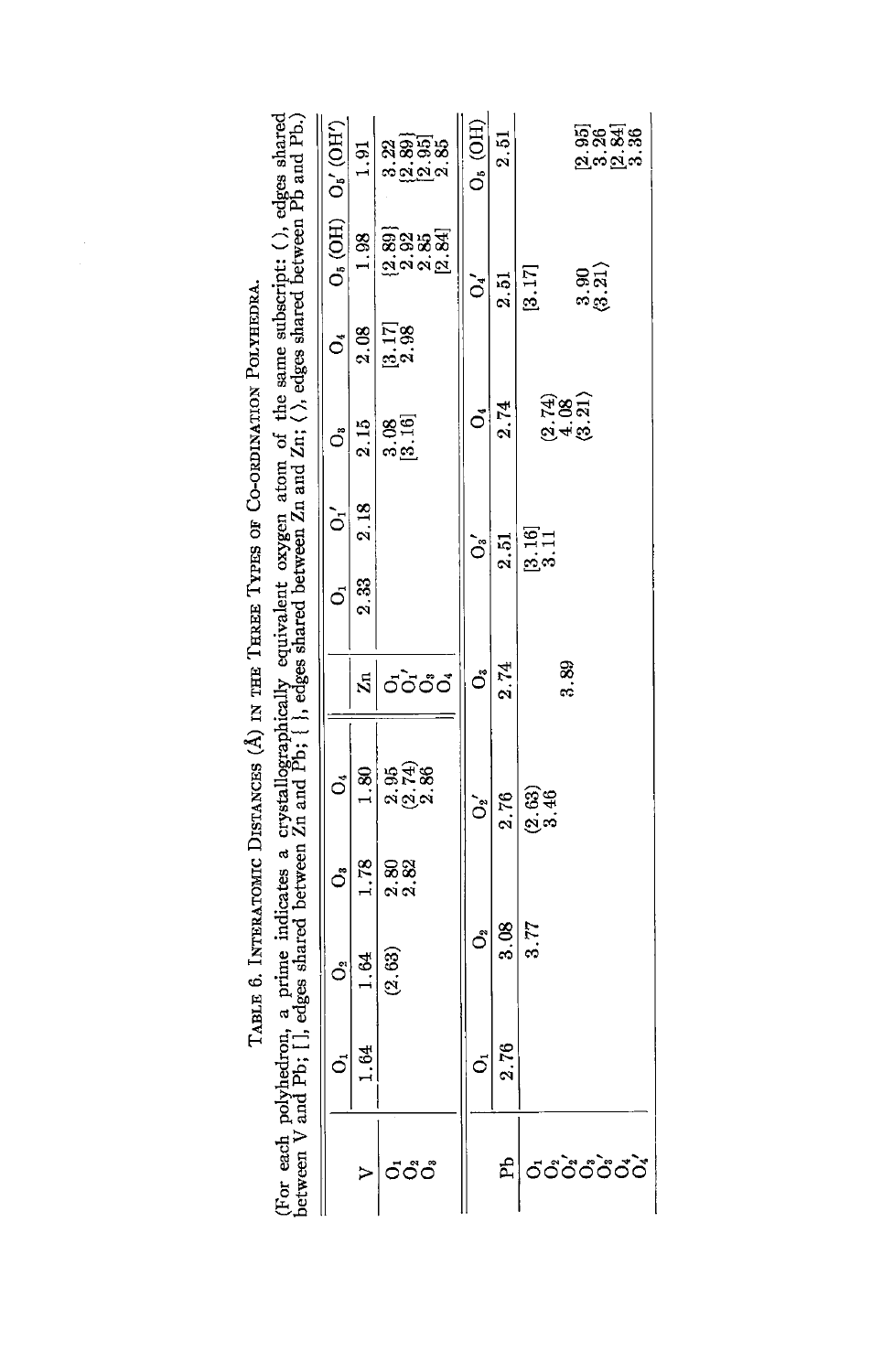bears no resemblance to a square antiprism. No special significance can be attached to this difference, however, because of the relatively small number of complex structures involving lead and oxygen which have been examined to date. In brackebuschite,  $Pb_2(Mn.Fe)(VO_4)$ <sub>2</sub>.H<sub>2</sub>O for example, two crystallographically non-equivalent lead atoms have eight and ten nearest oxygen neighbours with Pb-O distances of 2.54 to 2.95 Å. and 2.58 to 3.02 A, respectively (Donaldson & Barnes, 1g55b). The polyhedron defined by the former, however, does not take the form of a square antiprism.

In pyrobelonite,  $PbMn(VO<sub>4</sub>)(OH)$ , the co-ordination around Pb has been reported as 7-fold (Pb-O = 2.28 to 2.89 Å) with two other oxygen atoms at distances of  $3.28 \text{ Å}$  each from Pb (Donaldson & Barnes, 1955a). At the time of this structure investigation, no excessively long exposure times were employed for precession or Weissenberg photographs and no reflections forbidden by *Puma* were observed. In view of the current refinements of the structures of conichalcite and descloizite, however, it became of interest to see if any weak reflections could be detected which would reduce the space group of pyrobelonite to  $P2<sub>1</sub>2<sub>1</sub>2<sub>1</sub>$ . Accordingly, an 0&l Weissenberg photograph of pyrobelonite was given 180 hours of exposure, and two weak spots corresponding to the 025 and 032 reflections appeared on each of two films. Both of these non- $Pnma$  reflections were observed from descloizite and the second also from conichalcite. The true space group of pyrobelonite, therefore, is  $P2_12_12_1$  which is the same as that of conichalcite, descloizite, and adelite,  $\text{CaMg(AsO<sub>4</sub>)(OH,F)}$  (Hägele, 1939). Comparison of the Pnma 0kl difference map for descloizite, reproduced in the present Fig.  $3(a)$  *left*, with the corresponding left half of Fig.  $2D$  for pyrobelonite (Donaldson & Barnes, 1955a, p. 587) shows similar indications of some apparent anisotropy particularly at the sites of  $O<sub>1</sub>$ ,  $O_2$ ,  $O_3$  ( $O_4$ ),  $O_5$  and Pb. At least a part of these effects has been found to arise in descloizite from the fact that the true locations of these aroms are displaced from Pnma positions. It seems clear, therefore, that similar small shifts must occur also in pyrobelonite. One of the effects of a displacement of  $O_2$  would be to increase the length of one of the long (3.28 Å) Pb-O distances and decrease the length of the other. This would complete an 8-fold distorted square antiprismatic co-ordination polyhedron of oxygen atoms around Pb and would probably also increase the length of the very short  $(2.28 \text{ Å})$  bond to OH.

The co-ordination polyhedra around Y, Zn, and Pb in descloizite, together with their shared edges and corners, are the same (with the exception of the numerical values of specific interatomic distances and angles) as those around As, Cu, and Ca, respectively, in conichalcite, so that it is unnecessary to repeat the detailed description given in the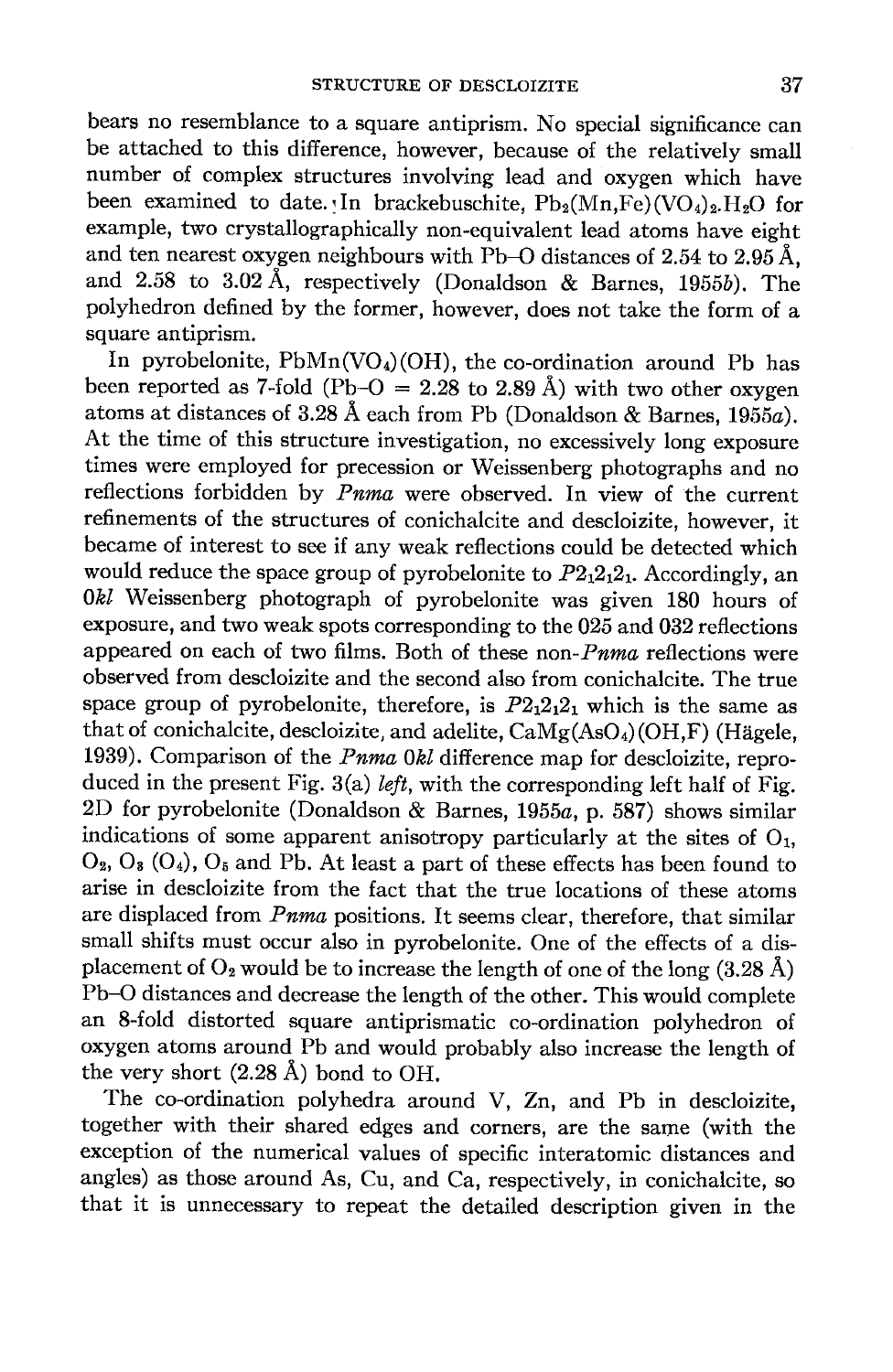discussion of the conichalcite structure (Qurashi & Barnes, 1963). For purposes of comparison, in addition to the data shown in Table 6, the metal-metal separations across the shared edges in descloizite are V-Pb, 3.41 Å and 3.60 Å; Pb-Pb, 4.05 Å (two); Pb-Zn, 3.55 Å and 3.56 Å (across O-OH), and 3.60 Å and 3.63 Å (across O-O); Zn-Zn, 3.04 Å (two, across O-OH).

It may also be noted that, in descloizite as in conichalcite, the only two oxygen atoms not co-ordinated with the same cation are  $O_5$  and  $O_2$ . The atom  $O<sub>5</sub>$  has been identified with the OH group in conichalcite (Ourashi & Barnes, 1963), and the  $O<sub>5</sub>$  (OH) distance in descloizite is only  $2.76$  Å,  $O<sub>2</sub>$  being closer to OH than any other oxygen atom. The angles Pb-OH-O<sub>2</sub> = 121°, Zn-OH-O<sub>2</sub> = 109°, and Zn'-OH-O<sub>2</sub> = 112° (mean, 114°). It is possible, therefore, that a H-bond exists between OH and  $O_2$ .

The lengths of the tetrahedral V-O<sub>1</sub> and V-O<sub>2</sub> bonds (each, 1.64 Å), and the  $\check{V}-O_3$  (1.78 Å) and  $V-O_4$  (1.80 Å) bonds suggest that the two latter represent essentially single bonds, while the first two possess a large proportion of double bond character (see Bachmann & Barnes, 1961, p. 227). The lengths of the tetrahedral V-O bonds in pyrobelonite are 1.62 Å, 1.77 Å (two) and 1.83 Å (Donaldson & Barnes, 1955a), although the suspected shifts required of some of the atoms in this structure would result in some alterations to these values; they are 1.72 Å (two), 1.83 Å, and 1.86 Å in brackebuschite (Donaldson  $\&$  Barnes, 1955b), and 1.72 Å (two) and 1.76 A (two) in vanadinite (Trotter & Barnes, 1958). The variations in the bond lengths within the  $VO<sub>4</sub>$  tetrahedron from one structure to another probably arises from the varying effects of the different cations. In pucherite, BiVO<sub>4</sub>, there are two long V-O bonds of 1.95 Å each in addition to two of 1.76 A (Qurashi & Barnes, 1953). Although the two of 1.95 A are no longer than some of the medium bonds in the trigonal bipyramidal co-ordination around V which is characteristic of the metavanadates, rossite (Ahmed & Barnes, 1963) and metarossite (Kelsey & Barnes, 1960), they are appreciably longer than now would be expected for tetrahedral co-ordination around pentavalent vanadium. It is possible, therefore, as suggested previously (Qurashi & Barnes, 1953, p. 499), that the vanadium in pucherite has a lower valence number than  $+5$ .

#### ACKNOWLEDGMENTS

Grateful acknowledgment is made to Dr. F. R. Ahmed and to Mrs. M. E. Pippy of this laboratory for carrying out most of the structure factor, electron density, and bond length calculations on IBM 650 and L620 computers with programmes written by Dr. F. R. Ahmed.